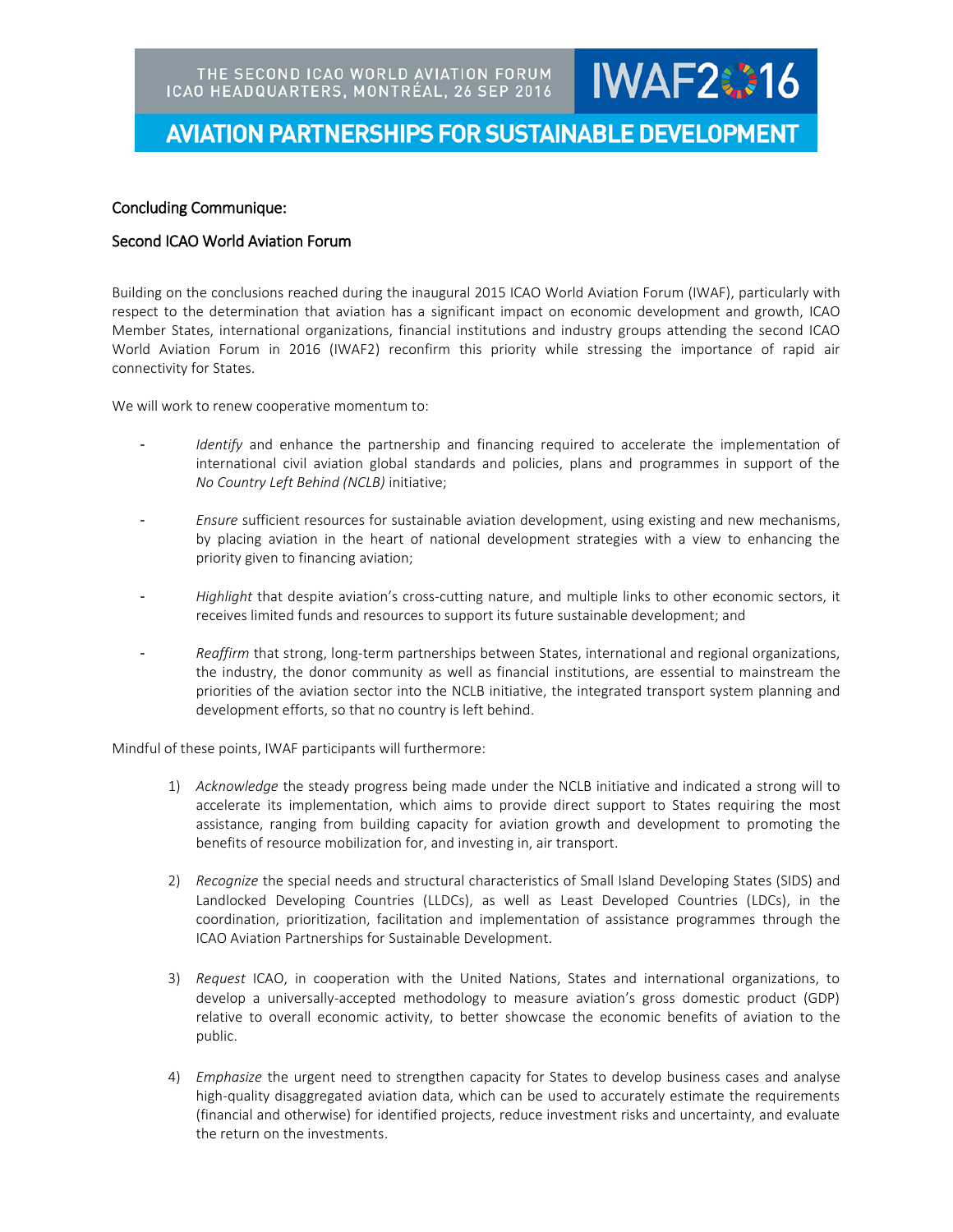### **AVIATION PARTNERSHIPS FOR SUSTAINABLE DEVELOPMENT**

5) *Encourage* States to share information, best practices, data and statistics, and training and guidance, in the development of their aviation industry including funding and financing of infrastructure, capacity building, emission reduction and safety and security improvements efforts.

**IWAF2#16** 

- 6) *Encourage* States to establish autonomous entities to operate airports and/or air navigation services in view of the experience gained worldwide that indicates that airports and air navigation services that are operated by autonomous entities demonstrate improved overall financial situation and managerial efficiency.
- 7) *Encourage* States to take pragmatic measures to build a transparent, stable and predictable investment climate to support aviation development, for example, by engaging multi-stakeholders, diversifying funding sources and elevating the role of private sector, including through private investment, business reform, private finance initiative, public-private partnership and various incentive schemes.
- 8) *Reiterate* that innovation and technology enhances global connectivity fundamental enabler of local prosperity realized through dependable access to air services – while improving economic and operational efficiency of the civil aviation system in view of safety, security, life-cycle costs, resilience against natural disasters and environmental sustainability.
- 9) *Reaffirm* ICAO's leadership role in developing a coherent global regulatory framework for civil aviation, removing impediments to sustainability of air transport and creating better business environment to promote tourism, trade and investment.
- 10) Welcome the commitments by:
	- i. *States* to develop their respective civil aviation master plans linked to national development plans, in line with the global and regional aviation plans and priorities established by ICAO;
	- ii. *International and regional organizations* to broaden outreach in States to obtain the engagement of high-level authorities beyond the transport sector;
	- iii. *Financial institutions* to alleviate constraints on financing development for the aviation sector, including quality infrastructure investment, and examining the feasibility of creating investment pools and a financial marketplace in which aviation related projects can be consolidated and promoted;
	- iv. *Industry sector*, in coordination with States, to clearly demonstrate where financing is required through gap-analyses between forecasted demand and capacity needed, and deficiencies in infrastructure; and
	- v. *All stakeholders*, each with its own comparative advantages, to establish strong partnerships with a view to mobilizing and coordinating all available resources for sustainable aviation development, as well as including aviation in the agenda of relevant meetings of the international development community;